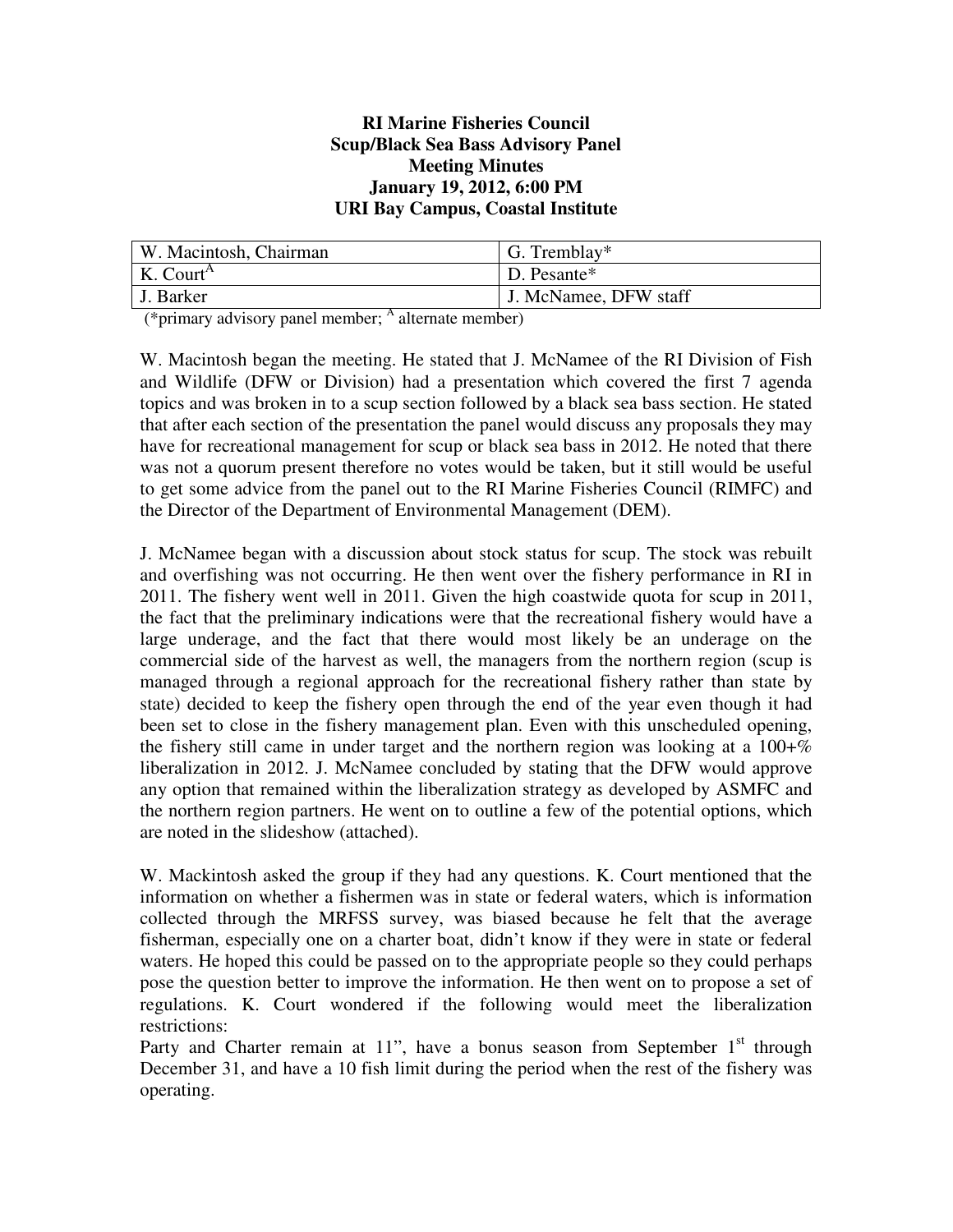J. McNamee stated that he would have to check, but thought that it was pretty close to some of the options the northern region technical committee members were working on. K. Court concluded his statement by indicating that having the closed period in the fall was detrimental to the party and charter industry, especially when New York boats with RSA were coming in to RI waters and fishing. J. McNamee stated that even if they have RSA, this doesn't mean they are permitted to fish outside of the open season so he suggested if people see this in the future that they report this to DEM Enforcement.

J. Barker stated that he felt keeping the season open was the most important consideration, and then increasing the bag limit was a secondary consideration in his view.

J. McNamee then went through a discussion about the black sea bass fishery. The stock was rebuilt and overfishing was not occurring according to the only peer reviewed stock assessment available, but J. McNamee then went on to describe the situation that recently occurred with the benchmark assessment, the result of which was the assessment was rejected. He then went over the fishery performance in RI in 2011. The fishery went well in 2011, and this was a year where RI was operating under Addendum XXI and had its own management plan. The fishery came in under target by roughly 16%. J. McNamee stated that there was currently an Addendum out for public comment and this Addendum (XXII) was looking to set up either a state by state or regional option for black sea bass management in 2012, similar to what was in place for 2011. J. McNamee concluded by stating that the DFW would approve any option that remained within the liberalization strategy as developed by ASMFC, but depended on the approach taken by the management board, i.e. regional or state by state. He went on to outline a few of the potential options, which are noted in the slideshow (attached).

W. Mackintosh went to the group for discussion. K. Court commented that joining a region was dangerous as they had experienced with scup. He felt that the harvest was so high in NY and NJ that if they went over their targets, they could shut down the rest of the coastwide fishery. He stated that he preferred a state by state approach even though it meant a smaller liberalization. He went on to say that extending the season would be a priority for him as a party and charter representative. He also mentioned that lining up the seasonal dates with the commercial fishery was an important consideration and he felt the 12 fish would not create much of a targeted fishery but would allow the party and charter vessels to decrease their black sea bass discards when prosecuting other fisheries.

J. Barker stated that the uncertainty made the choice very difficult for him.

W. Mackintosh stated that as biomass increased, interest in this fishery would increase as well, so this should be considered when setting regulations.

W. Mackintosh went on to talk about some meeting logistics. He stated that there was not a quorum present, therefore they would not be voting on anything. He went on to state that due to the consistent low turnout with this panel they needed to make some changes,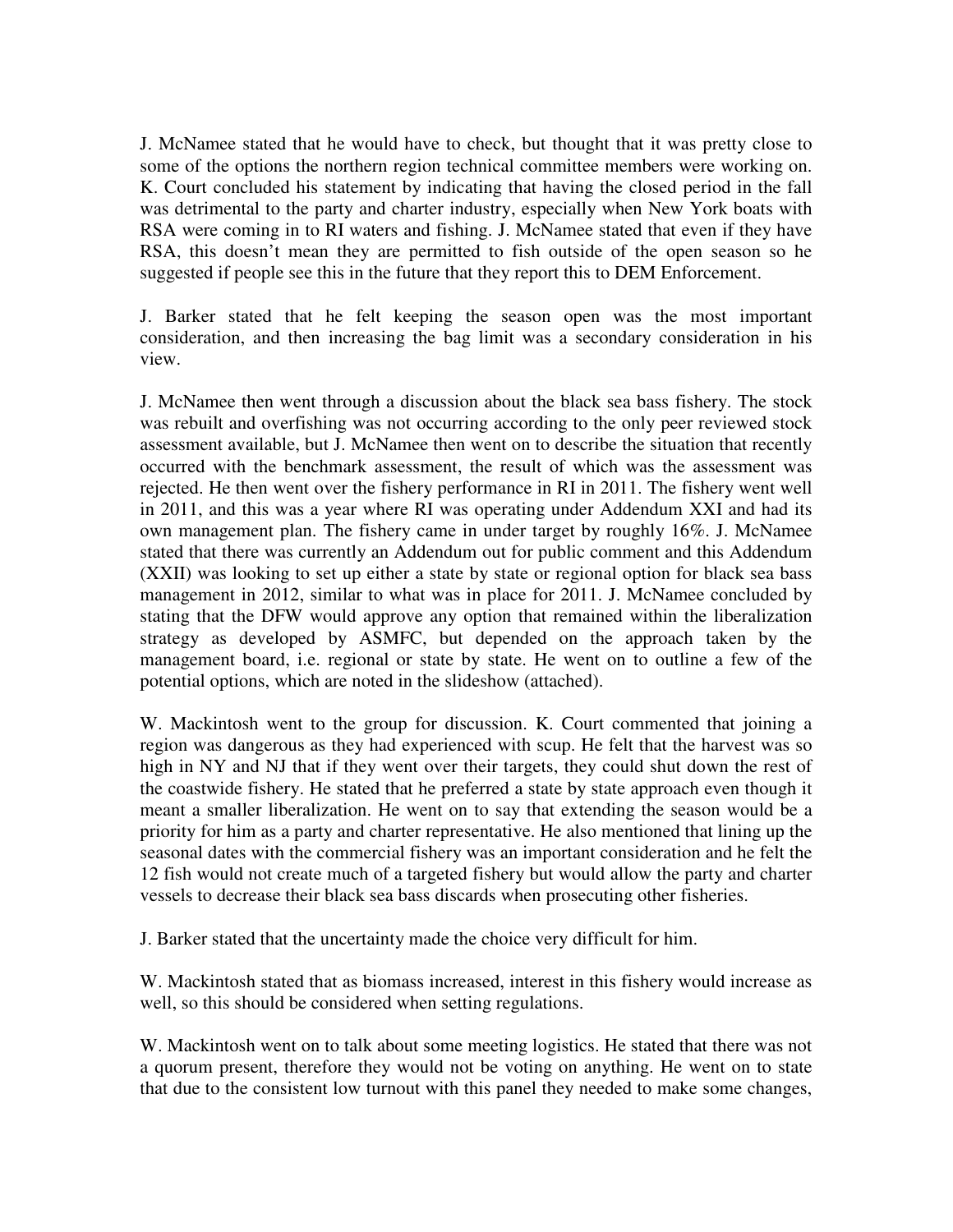he mentioned combining with the summer flounder panel as one alternative. K. Court stated that he preferred this as it mirrored the ASMFC management plan and would cut down on the number of separate meetings. J. Barker stated that he thought it was OK to go up by one more species, but more than that would be problematic. As well, some of the other panels did not have these same problems, citing the striped bass panel as one example. There was also discussion on reducing the membership size of the panels as another approach to increasing the chances of having a quorum.

The panel discussed the advisory panel process a bit more. They also had a side discussion on the data flow from MRFSS. The panel members hoped that this could happen quicker so that they were not always so backed up in to the decision making process. J. McNamee agreed with this and stated that during some of the revamping that was going on with the MRFSS program, this was one item that was discussed so there may be some improvement on this in the future.

W. Mackintosh adjourned the meeting.

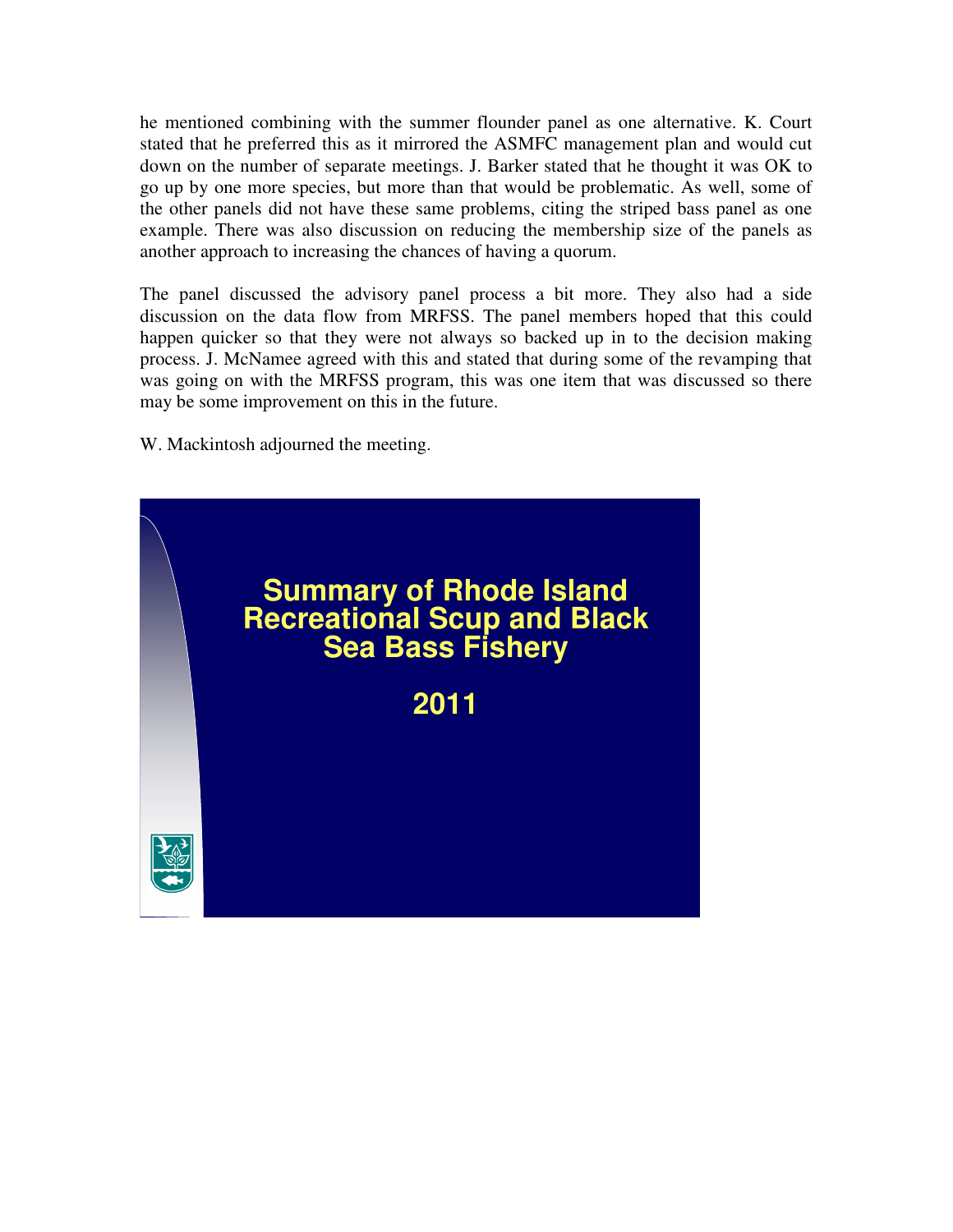

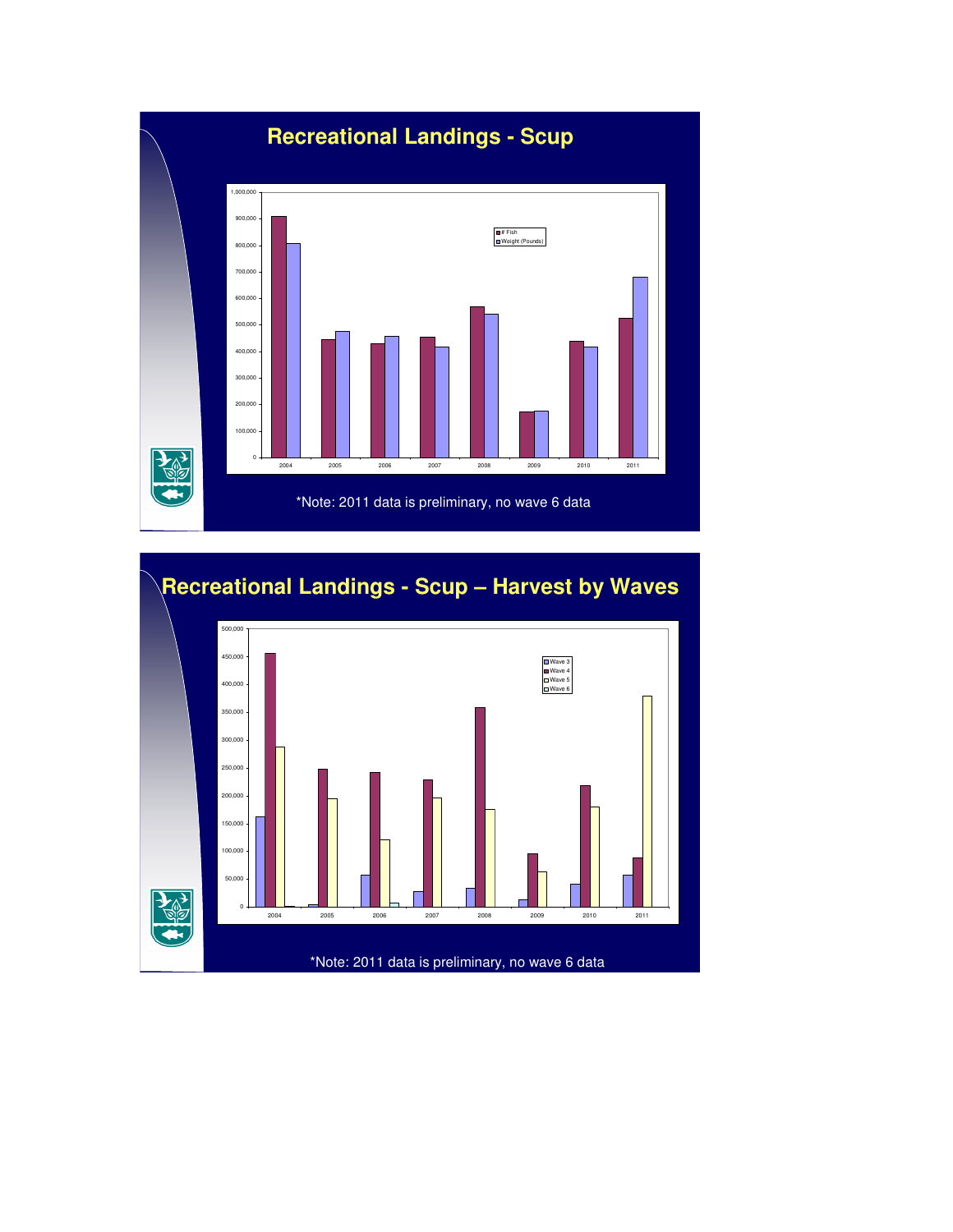

# **RI Recreational Fishery Performance - Scup**

- **Landings and targets are analyzed on a regional basis in the scup fishery. Our region is MA NY**
- **The landings target for 2011 for this region was 4,727,288 fish**
- **The projected landings in 2011 for the region are 2,036,927 fish**
- **This is approximately a 130% underage**

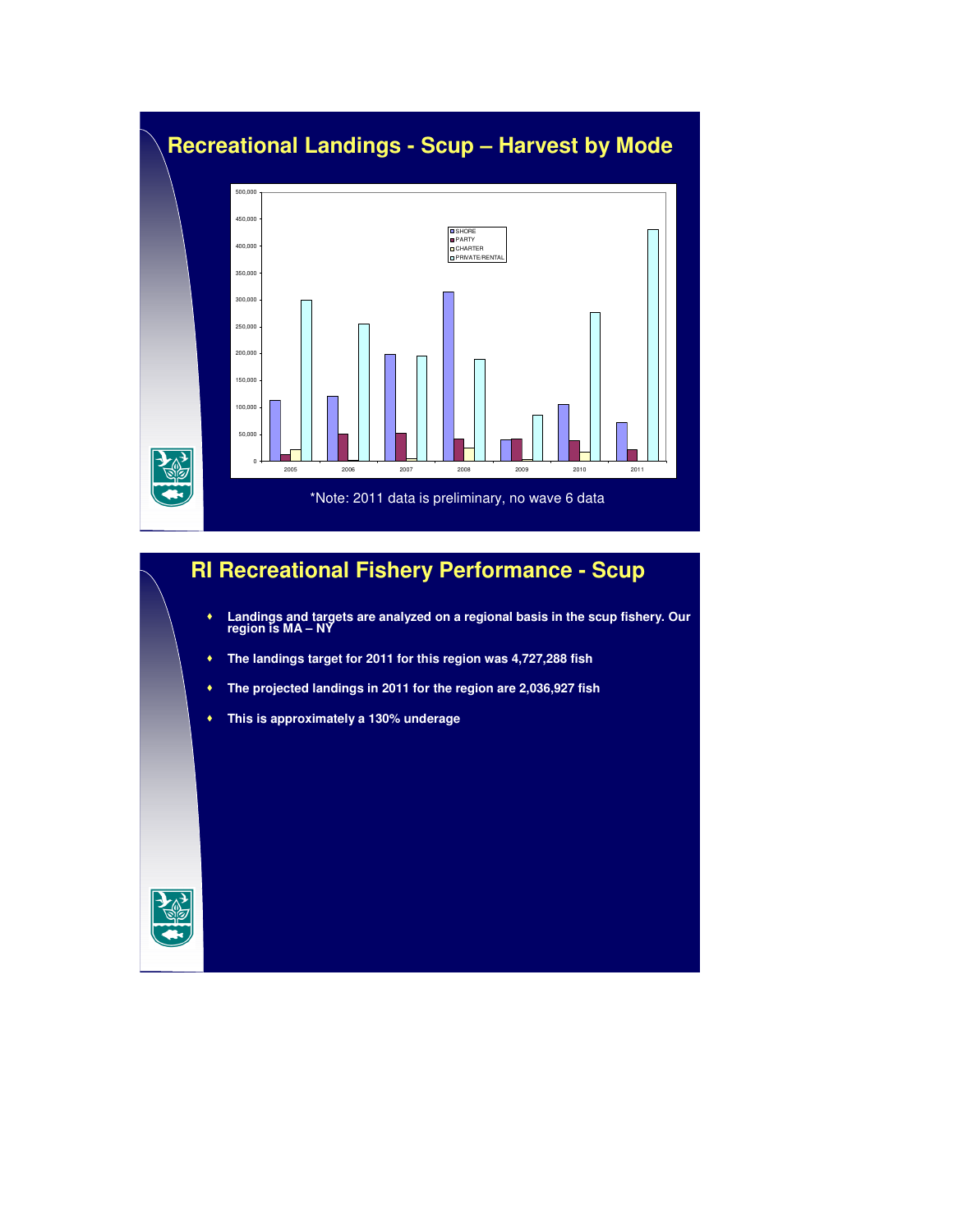



 **Prior to the fishery closing on Sept 26 in 2011, the four state region took action to keep the fishery open at the lower 10 fish limit until December 31. This was done due to projected large underages.**

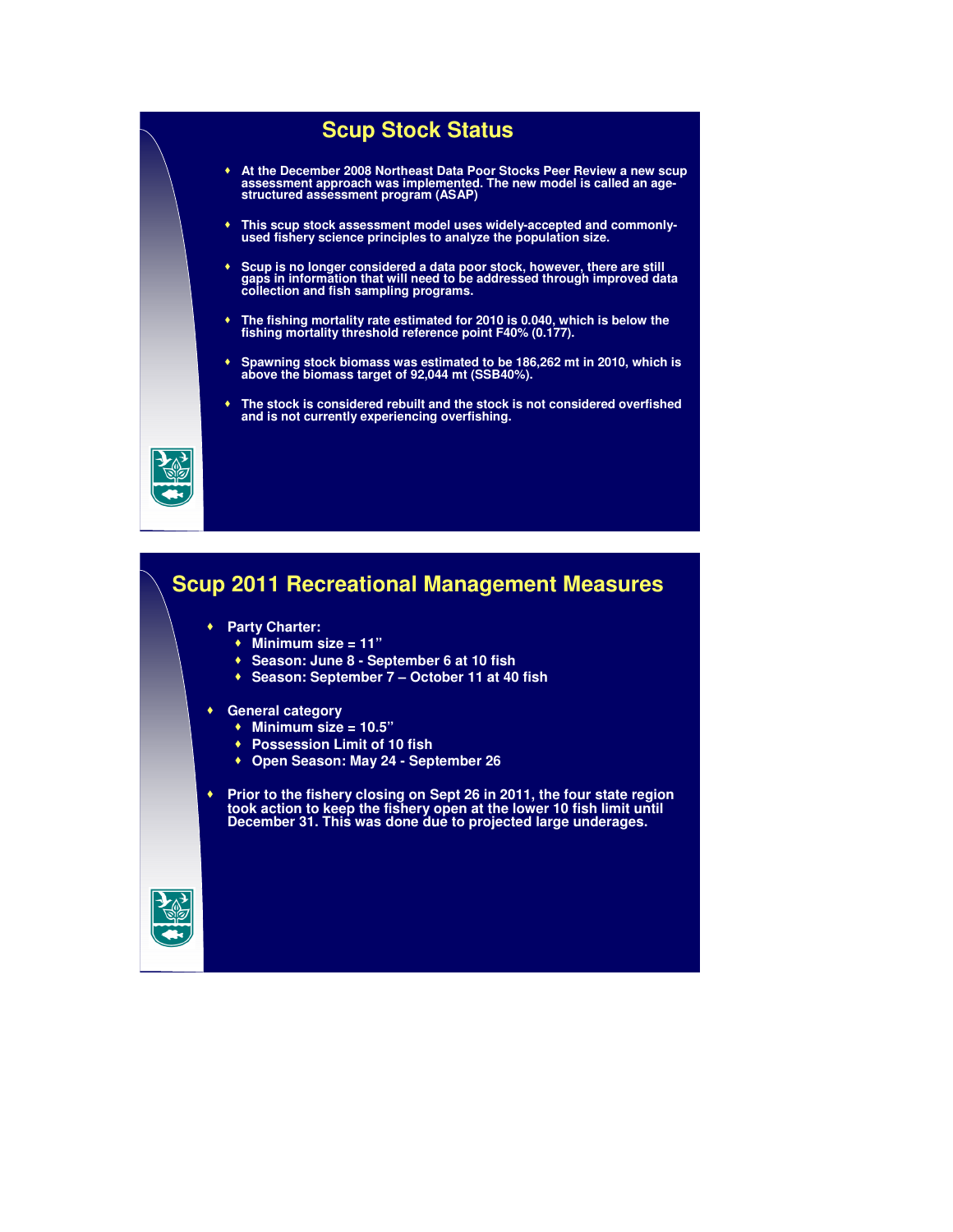## **Division of Fish and Wildlife Proposed Changes**

**The RI Division of Fish and Wildlife approves liberalizing recreational regulations for 2012.** 

**These liberalization will be made to meet compliance requirements of ASMFC and the Northern Regional target**

**The scup management board has not met at this point but some of the options being explored are to: Keep the season expanded as in 2011 Potentially develop one plan for all modes with consistent bag limits and minimum sizes Expand the general fishery season with bonus season expansion incorporated**



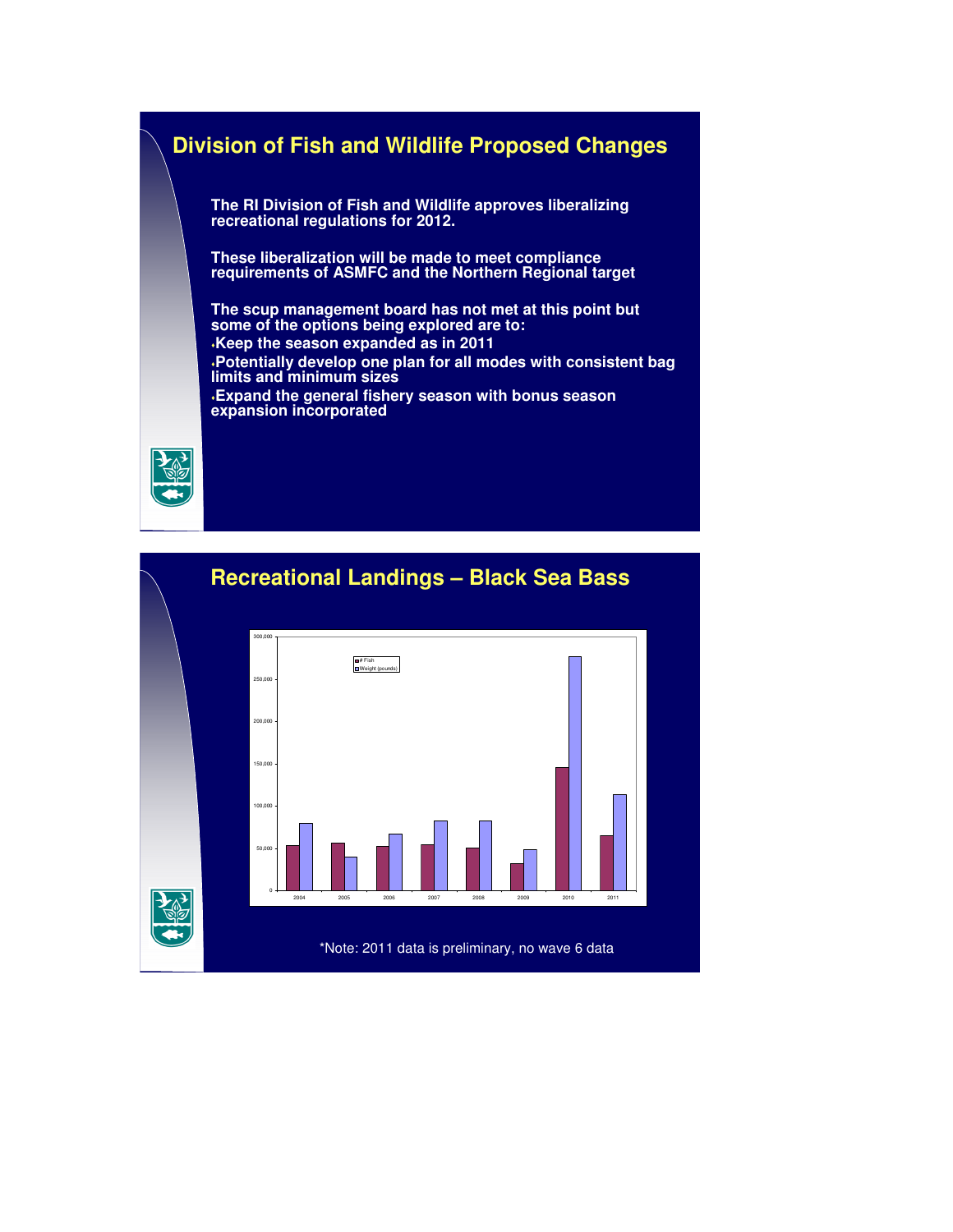

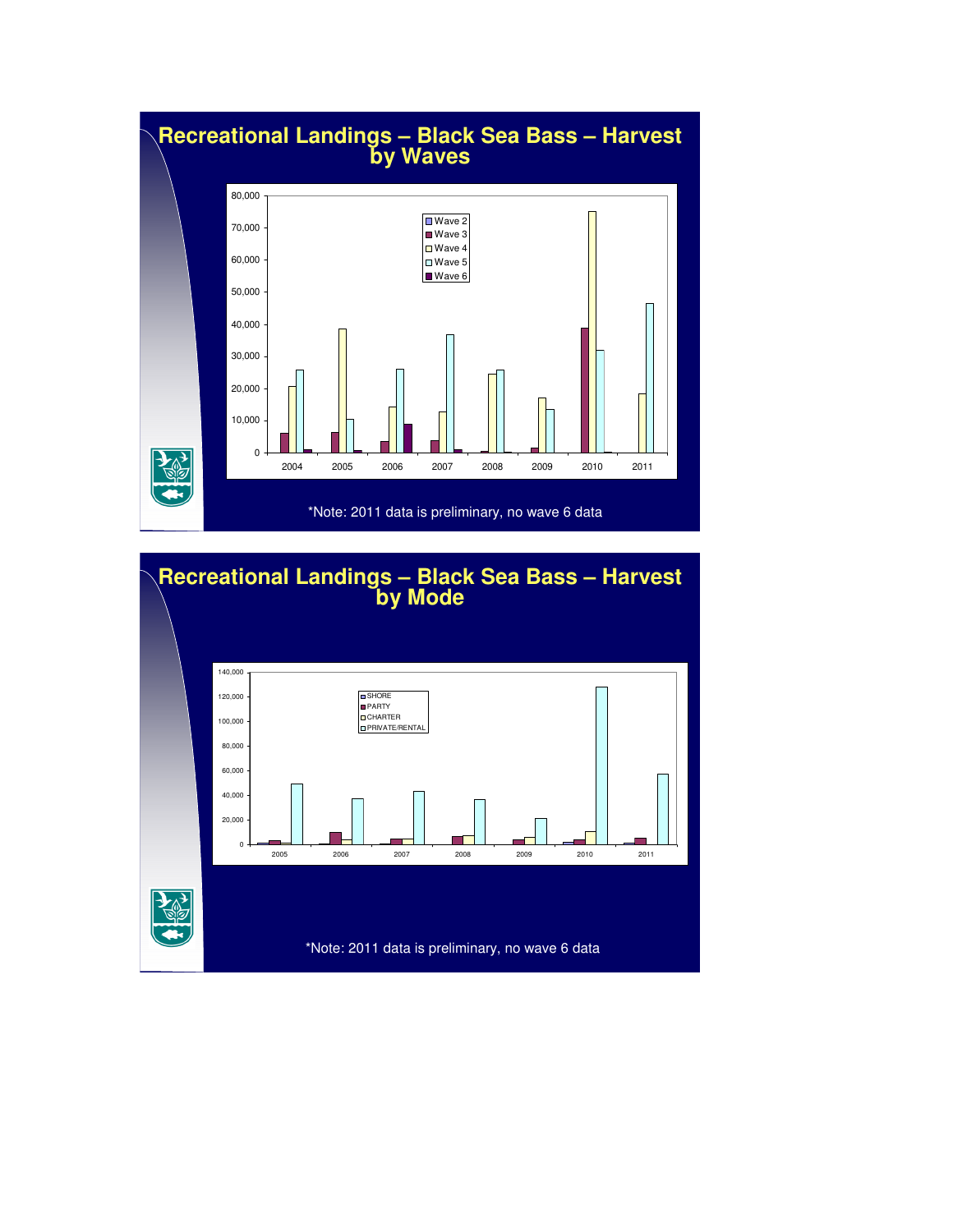